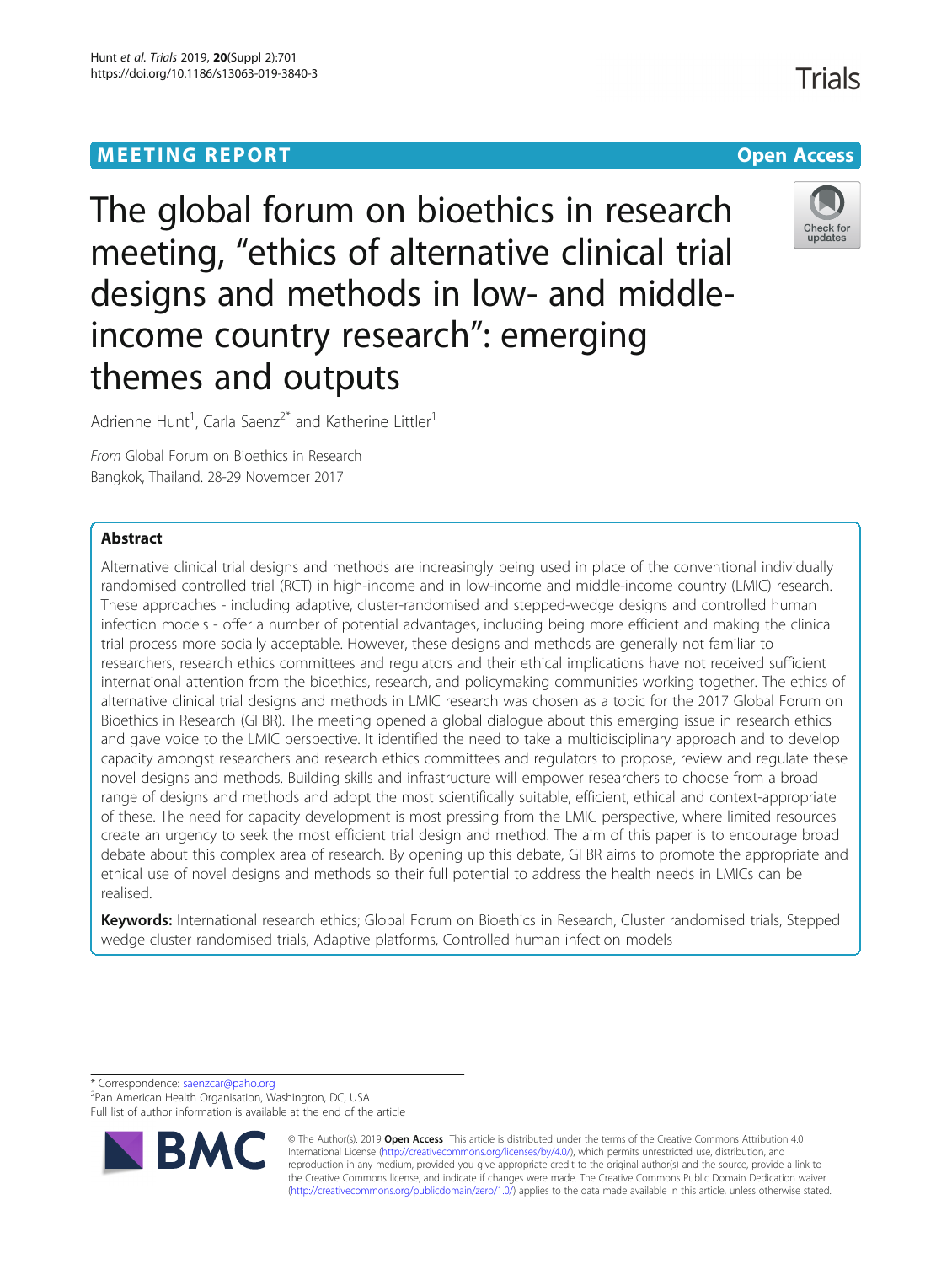# Background

The Global Forum on Bioethics in Research (GFBR) was founded in 1999 as the principal global platform for debate on ethical issues pertaining to international health research [\[1](#page-5-0)]. Its core aims are to give voice to lowincome and middle-income country (LMIC) perspectives as a priority in dialogue about global health research ethics, and to promote collaboration. The Forum plays a unique role, promoting international discussion of emerging global research issues and helps shape policy and practice. From 2015 it has convened annually, with each meeting centred on a key emerging theme of significance for global health research [[2\]](#page-5-0).

Alternative trial designs came to global attention during the Ebola outbreak in West Africa. Discussion arose as to whether randomised controlled trials (RCTs) traditionally considered to be the most reliable way to generate evidence about an intervention - in an emergency context are ethical, feasible or have support of local communities [[3\]](#page-5-0). Alternative trial designs - including adaptive, cluster randomised trials (CRTs) and stepped wedge (SW) designs - emerged in response [\[4](#page-5-0)], prompting discussion about their scientific value and ethical implications [\[5](#page-5-0)–[7\]](#page-5-0). Similarly, the Zika virus outbreak brought renewed attention to alternative methods, such as controlled human infection models (CHIM), in response to the need to develop vaccines promptly.

Together, these alternative approaches can offer several potential advantages, including accelerating drug development, advancing a superior profile of benefits over risks and sometimes simplifying trial organization and field-work in low resource settings. However, their scientific merits for specific trials tend to be difficult to establish, and some of their ethical implications remain uncertain. Identifying when to opt for a new design or method, adequately calculating the study population size and relevant algorithms, comparing the efficiency of different possible approaches, establishing and weighing the risks and potential benefits to participants and selecting an adequate consent process are challenging. Current guidelines were largely written without special consideration of new trial designs and methods. Researchers, research ethics committees and regulators are thus in need of further guidance to help them plan, review and implement these often-complex trials.

The ethics of alternative clinical trial design and methods in LMICs research was therefore chosen as the topic for the 2017 GFBR meeting [[8\]](#page-5-0). The meeting was held in Bangkok, Thailand over 2 days and brought together stakeholders from 35 countries (Fig. [1](#page-2-0), Additional file [1\),](#page-5-0) across fields of bioethics, clinical trials, statistics, epidemiology, public policy and clinical research. Using a case study format that enabled participants to understand the practical issues "on the ground" in addition to broader ethical and policy questions (Box [1\)](#page-2-0), the meeting revealed complex issues and a diversity of opinion on the use of these designs and methods.

# Main text

### Emerging themes

# Choosing the best design or method for the research question

Novel designs and methods should not be labelled "alternative" as this suggests they are somehow flawed in comparison to the traditional individually RCTs. Instead we should ask what is the best design for the goals of the study. Indeed, it is not that one type of design or method is in general better or "more ethical" than others. The best designs and methods should be chosen based on the specific research question and the context in which the study is going to take place.

GFBR participants identified the following considerations as relevant to determining if non-traditional designs and methods are the most appropriate for a study:

- Scientific: validity, efficiency, objective of the study (e.g. if the goal is to measure or affect change at the community or population level).
- Ethical: risk minimization and maximization of benefits.
- Practical: recruitment, feasibility in implementation, costs, cultural or social preferences.

Having an understanding of the context where the research will take place is also important to determine which approach is ethically and/or scientifically preferable. The context will depend on a range of issues, including:

- Nature of health condition being studied (e.g. public/population health, emergency).
- Nature of available treatment (e.g. available range of therapeutic options, duration in evaluating study endpoints).
- Resources (e.g. availability of the intervention and personnel).
- Preference of stakeholders (e.g. community acceptability).
- Behaviour of participants (e.g. sharing of medicine).

The points above reflect discussion at the GFBR meeting in Bangkok and are not intended to be definitive. They are offered to prompt broader discussion on the range of relevant considerations.

### Ethical oversight should be appropriate and flexible

Some of the novel designs - particularly SW trials - can be used to study how an intervention works and to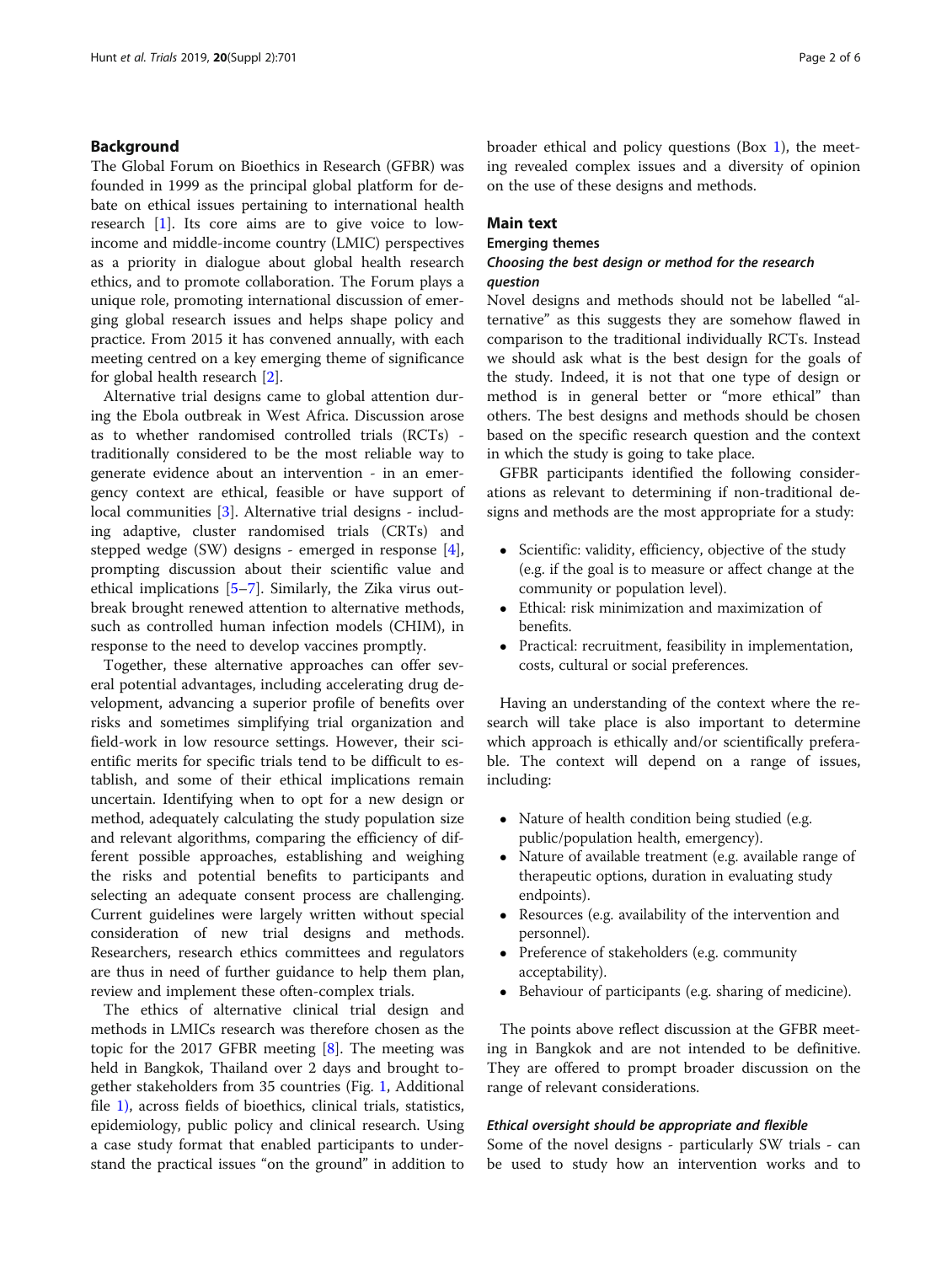<span id="page-2-0"></span>

evaluate the roll-out of a new intervention. Research and programme evaluation are however governed by different ethical and regulatory standards. The aims of the activity determine if it constitutes research or programme evaluation, and thus which requirements should be met,

#### **Box 1** GFBR meeting format

The case studies contained in this Supplement Issue formed the basis of the GFBR meeting and were themed by trial design and method: CRT, SW CRT, adaptive platform and CHIMs. Each session concluded with plenary discussion and was followed by focused small group discussion. The small groups comprised geographically diverse participants so each could learn from the others' experience and point of view. Two panel sessions were dedicated to policy and guidance: The first session involved an overview of relevant international guidance and responses from a panel that offered regional perspective from East Africa, the Caribbean, Latin America and Southeast Asia. The second panel identified gaps in the guidance and proposed solutions. These included the use of simulation to address concerns about response-adaptive randomisation and to highlight the ethical advantages and disadvantages of the approach. GFBR participants also heard about a funder initiative to create guidance for CHIMs.

GFBR Global Forum on Bioethics in Research, CRT cluster randomised trial, SW stepped wedge, CHIM Controlled human infection model

e.g. ethics review for research with human participants. Yet there are grey areas because the production of evidence is a continuous process. It may therefore be challenging to determine at what point the production of evidence that is necessary to justify rolling out an intervention has been completed, and at what point the transition to evaluation or quality improvement has been reached.

Ethical oversight should take these challenges into account. Moreover, it is important to separate out ethical and regulatory requirements to ensure that the ethical concerns are appropriately identified and scrutinised, instead of merely "ticking the boxes" or applying a checklist approach. In this context, it is important to ensure that a clear justification is provided for the approach taken (i.e. finding and justifying appropriate ethics input). With that goal in mind, the competencies to analyse the specific features of a novel research protocol should be strengthened, for which genuine partnerships between ethics and science throughout the research process seem crucial.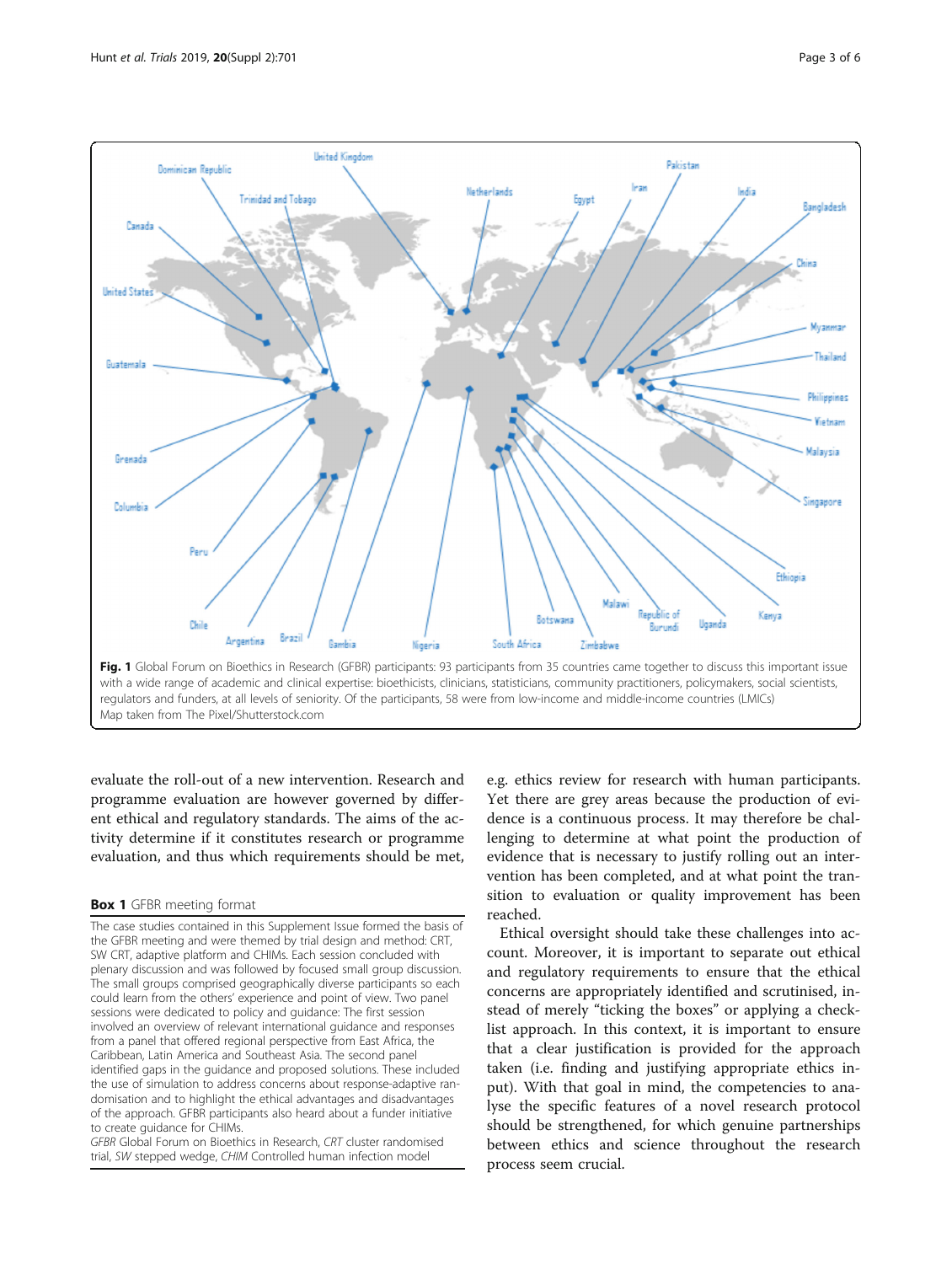# Local capacity should be developed to propose, review and regulate these designs and methods

There is limited international guidance on these trial designs and methods and scarce guidance specific to LMICs [\[9](#page-5-0)]. There is yet no consensus as to whether new ethical guidance for these designs and methods is needed, or whether LMIC-specific ethical guidance is needed. There is however consensus on the need to build capacity on the science behind the new designs, which is essential to assessing if the selection of the designs is justified and the risks and potential benefits that the designs or methods may pose to the research populations. There is further the worry that, in the absence of such understanding about these new trial designs and methods, countries will take a 'precautionary' approach, whereby research ethics committees (RECs) and regulators reject any kind of novel design or method.

International organizations such as the World Health Organization or the Pan American Health Organization (PAHO) can take the lead in developing these capacities, which include training in statistical calculations to determine sample sizes and the algorithms and mathematical models required to implement the designs. Training should be provided to researchers, RECs and regulators in how to develop and review these new designs and methods. Training could be reinforced by continuous engagement e.g. fora for researchers, ethicists, statisticians and regulators to meet regularly at the regional and local levels to raise awareness of the scientific reasons for employing these designs and methods and when they would be appropriate. In addition, funders could include additional provision for training/support of LMIC RECs, attached to specific projects, to enhance their confidence to assess novel trial designs and methods. Finally, if additional guidance for these designs and methods is deemed necessary, international organisations should take the lead issuing the guidance and ensuring regional representation in its development and advancing its uptake.

# Community engagement is crucial for public acceptability of novel designs and methods

Public acceptability is crucial to the conduct of research. While the views of the communities in the locations where trials are being conducted must be respected, it should also be noted that communities may refuse to accept studies that are ethically sound. For example, some GFBR participants could not envisage CHIMs studies being accepted in their setting. Conversely, anecdotal evidence suggests that some communities may be more comfortable and thus likely to participate if they are all given the same intervention, that is, if there is no randomisation to different interventions. It is important to obtain empirical data on whether or not particular

trial designs or methods are acceptable in practice to local communities and potential participants.

Underlying trust is crucial for public acceptability. Public acceptability and trust arose in particular in the context of CHIM studies, where volunteers are deliberately infected with a well-characterised strain of an infectious agent. It is important to ensure participants understand the associated risks, which will depend on how well the disease characteristics are understood (e.g. malaria versus Zika). One case study described research participants who were willing to be infected with malaria, which was endemic in their region, as they had a daily life comparator and understood malaria is curable.

Community engagement contributes to building trust in research and is vital for addressing the beliefs or cultural norms that may impact on public acceptability of novel designs and methods. Public acceptability is susceptible to change based on whether the relevant information has been adequately provided, and how that information was delivered. Community engagement strategies should be informed by empirical research with communities and regulators to find out what is important to them, including preferences for how information is provided.

# Researchers and sponsors should involve government and other stakeholders in advance for trials that are meant to impact policy

For research to have the greatest impact, governments and policy makers must have confidence in the validity of the results and be willing to act on the findings. Otherwise, this calls into question the social value in conducting trials if there will be no uptake. Engagement with appropriate level(s) of government (sub-national, district, etc.) and policy-makers should start in advance of the trial and address both implementation and sustainability. This is especially important in contexts where non-traditional designs are unfamiliar, and where the resulting evidence may be seen as inferior to evidence from a traditional RCT. For example, if CRTs are not recognised as "gold standard" evidence, this may affect the way in which the evidence they produce is taken up in practice.

## Meeting outputs

GFBR participants are selected competitively, based on their potential to actively contribute to the discussions and to achieve impact after the meeting. Participants are encouraged to report the meeting recommendations in their home countries and to continue the discussion in their local context. GFBR participants have given presentations on the meeting theme to their local RECs and at other conferences and in published papers [\[10](#page-5-0)].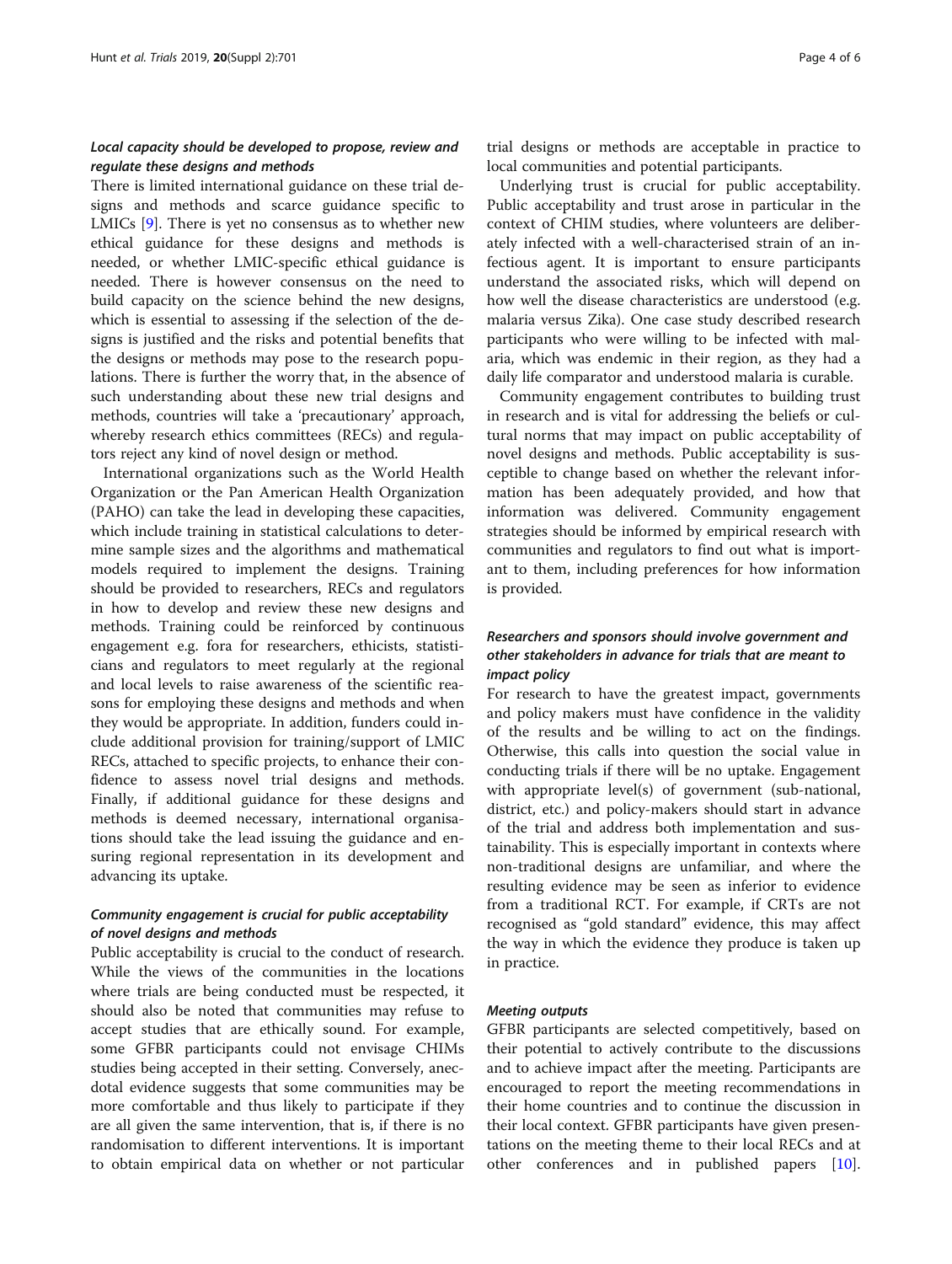Materials from the meeting have been incorporated into university course materials around the globe.

One of the most significant outputs to date came from a group of Latin American participants, including ethicists, researchers, ethics committee members and representatives of health authorities from USA, Argentina, Brazil, Chile, Colombia, Guatemala, Peru and Dominican Republic. The group published a paper in the PAHO's Public Health Journal, which is widely read in the region and thus highly influential [\[11](#page-5-0)]. The authors argue for the ethical duty of all parties involved in research for health to choose from all possible methods and designs - as opposed to only from those with which we are familiar - to ensure that clinical trials carried out in Latin America have the most scientifically suitable designs and methods to answer the research question efficiently, and that research is carried out according to the highest ethical standards. A determined effort to update the relevant regional capacities is essential to achieve this. This output exemplifies the key aims of the GFBR to promote global dialogue on ethical issues, to enable new networks and collaborations to form across disciplines and countries and to inspire GFBR participants to take up the issue and address the challenges in their local context.

### Fellowship scheme

Forum participants are encouraged to develop collaborations and new networks resulting from the meeting, which may be supported through the GFBR fellowship scheme. The scheme was launched after the 2015 meeting and has supported 18 Fellows from 15 countries. The scheme provides an opportunity for GFBR participants to explore issues that arise during a GFBR meeting in greater detail, establish new collaborations, and develop new ideas for resolving issues that could not be resolved at the meeting itself. The scheme is geared towards encouraging north/south and south/south collaboration and is open to LMIC-based colleagues. So far, Fellows have produced a range of outputs including peer-reviewed papers, regional workshops on the meeting theme, conference presentations, country guidance and online educational resources.

After the 2017 meeting, four fellowships were awarded through a competitive process. The GFBR Fellows come from Colombia, Malawi, India and the Philippines and their collaborators are drawn from Thailand, UK, Canada, USA, Brazil and Argentina. The Fellows will host regional meetings on the GFBR topic, for REC members and others, develop country specific guidance for CHIMs and assess the ethical issues involved in HIV implementation research that have used CRT design and SW trial design.

The fellowships not only promote new collaborations but ensure the legacy of the 2017 GFBR meeting by giving rise to outputs that further encourage dissemination and discussion about the ethics of novel designs and methods.

# Conclusions

Novel trial designs and methods can offer a number of potential advantages over the conventional individually randomised clinical trial. They enrich a researcher's armoury, allowing them to choose from a broader range of designs and methods and to adopt the most scientifically suitable, efficient, ethical and context-appropriate of these. However, there is still a long way to go until researchers in LMICs can effectively resort to them. Moreover, ethical implications of these alternative approaches have not received sufficient international attention.

This GFBR meeting brought together the global bioethics and research community and regulators to discuss this emerging issue in research ethics. During the discussion it became clear that novel designs and methods are largely unfamiliar to the research community and there is limited international guidance to support their implementation. In this context, researchers may limit themselves - or be limited by ethics review processes or regulation - to only the subset of clinical trials with which they are familiar, rather than selecting the most efficient. This global issue is most pressing from the LMIC perspective, where limited resources create an urgency to seek the most efficient trial design and method.

Ideally, novel designs and methods should be given equal consideration to traditional models. However, the required infrastructure is lacking, especially in LMICs. Capacity development is urgently required to build the necessary skills to consider, review and implement these designs and methods. The complexity of the issue highlights the need for science and ethics to work together and for a multidisciplinary approach to doing research ethically in resource constrained settings. Critically, the ethics discourse requires input from trialists and statisticians.

The GFBR provided a mutual ground for discussion and a shared understanding of the challenges and opportunities presented by novel designs and methods. It opened up a global dialogue, shedding light on the outstanding questions, such as knowing what effective community engagement looks like for these complex trials. Many GFBR participants have continued the meeting discussion in their regional and national contexts. The aim of this paper is to draw attention to the issues and prompt discussion in the wider community. By opening up this debate, GFBR aims to promote the appropriate and ethical use of novel designs and methods so their full potential to address the health needs in LMICs can be realised.